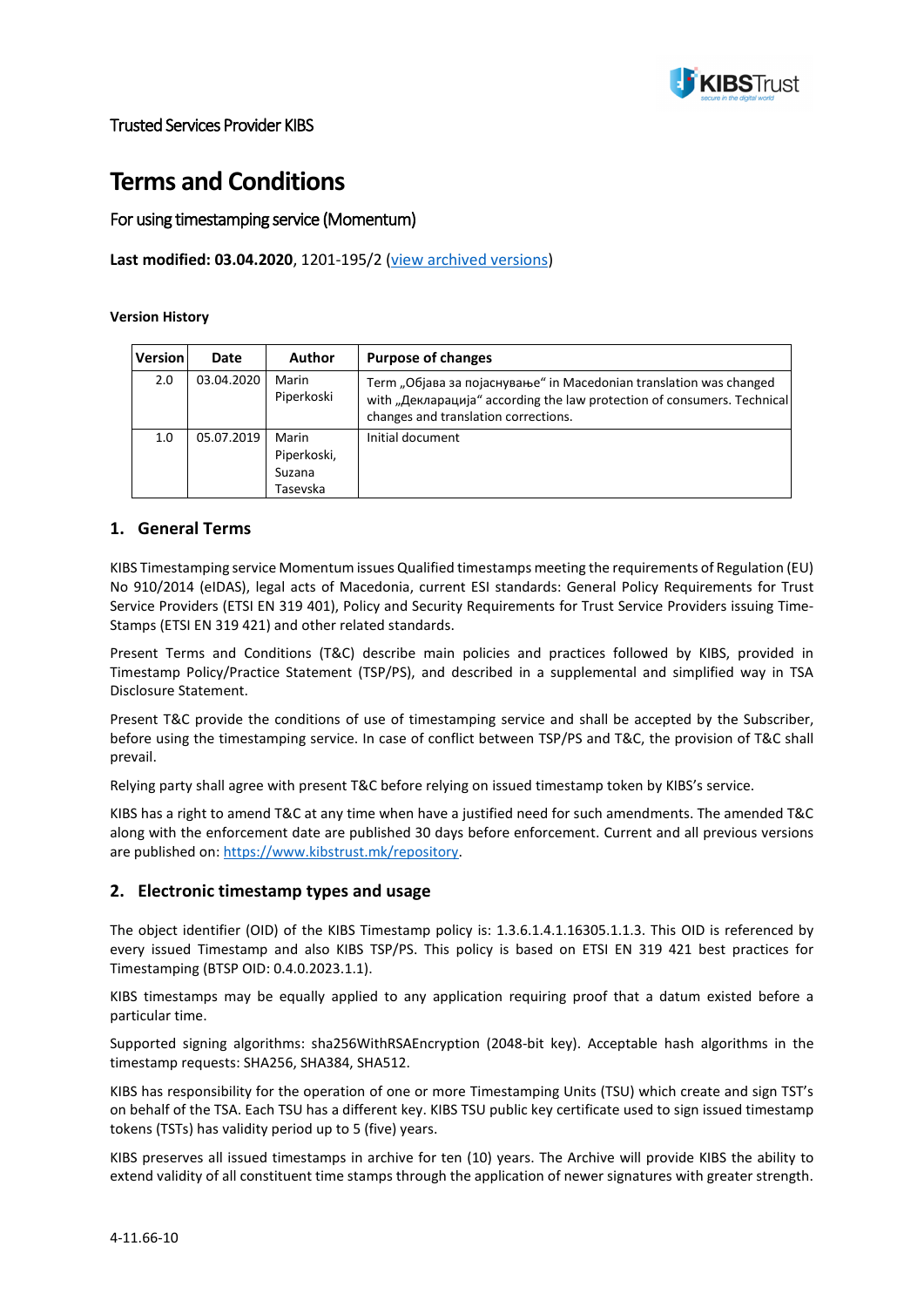KIBS can prove the existence of timestamp token upon request of Relying Party. KIBS may ask the Relying Party to cover the costs for such service.

KIBS timestamp service is payable. Fee is defined in the tariff published on the web sit[e http://www.kibstrust.mk](http://www.kibstrust.mk/) or according agreement. KIBS issues timestamps to all interested parties without technical limitations.

# **3. Reliance limits**

The level of accuracy of time provided by KIBS TSA in a timestamp tokens is +/- one (1) second with respect to UTC.

KIBS monitors clock synchronization and ensures that, if the time indicated in a TST drifts or jumps out of synchronization with the UTC, this is detected. In case the TSA clock drifts out of accuracy, timestamp will not be issued.

Local NTP servers with GPS time sources and rubidium atomic clock are used for NTP reference. Monitoring of clock synchronization is done by comparing the time sources.

Information about loss of clock synchronization will be made available in public media.

TSA Event Logs are kept for ten (10) years. See Section 7.4.11 of the complete KIBS TSP/PS at address: <http://www.kibstrust.mk/repository>.

#### **4. Obligations of subscribers**

Subscriber shall use timestamping service in compliance with the present "TSA Terms and Conditions" and applicable agreements set out in article 7.

Subscriber shall create timestamp request only with KIBS approved software or method.

Subscriber shall consider any limitations on usage of the timestamp indicated in KIBS timestamp TSP/PS.

Subscriber shall inform end-users of timestamps about the applicable rules. Subscribers shall protect the secrecy of credentials necessary to access the timestamp issuance system by not communicating or disclosing them to third parties.

#### **5. Relying Party Obligations**

Before placing any reliance on a timestamp, Relying Parties must verify that the TST has been correctly signed and associated TSU certificate has not been revoked until the time of verification. During the TSU Certificate validity period, status of the private key can be verified using the relevant DigiCert CRLs, DigiCert Issuing CA Certificates, KIBS TSU Certificates. CRLs are published at [\(http://crl3.digicert.com/sha2](http://crl3.digicert.com/sha2-assured-ts.crl)-assured-ts.crl and [http://crl4.digicert.com/sha2](http://crl4.digicert.com/sha2-assured-ts.crl)-assured-ts.crl) If this verification takes place after the end of the validity period of the TSU certificate, Relying Party should follow the guidance denoted in Annex D of ETSI EN 319 421:

If at the time of verification:

- the TSU private key has not been compromised at any time up to the time that a relying part verifies a timestamp;
- the hash algorithms used in the timestamp exhibits no collisions at the time of verification;
- and the signature algorithm and signature key size under which the timestamp has been signed is still beyond the reach of cryptographic attacks at the time of verification;

then verification of a timestamp can still be performed beyond the end of the validity period of the certificate from the TSU.

Relying Party should consider any limitations on usage of the timestamp indicated by this KIBS TSP/PS and T&C.

#### **6. Limitation of Liability**

Timestamping and timestamps are compliant with the timestamp TSP/PS and this T&C.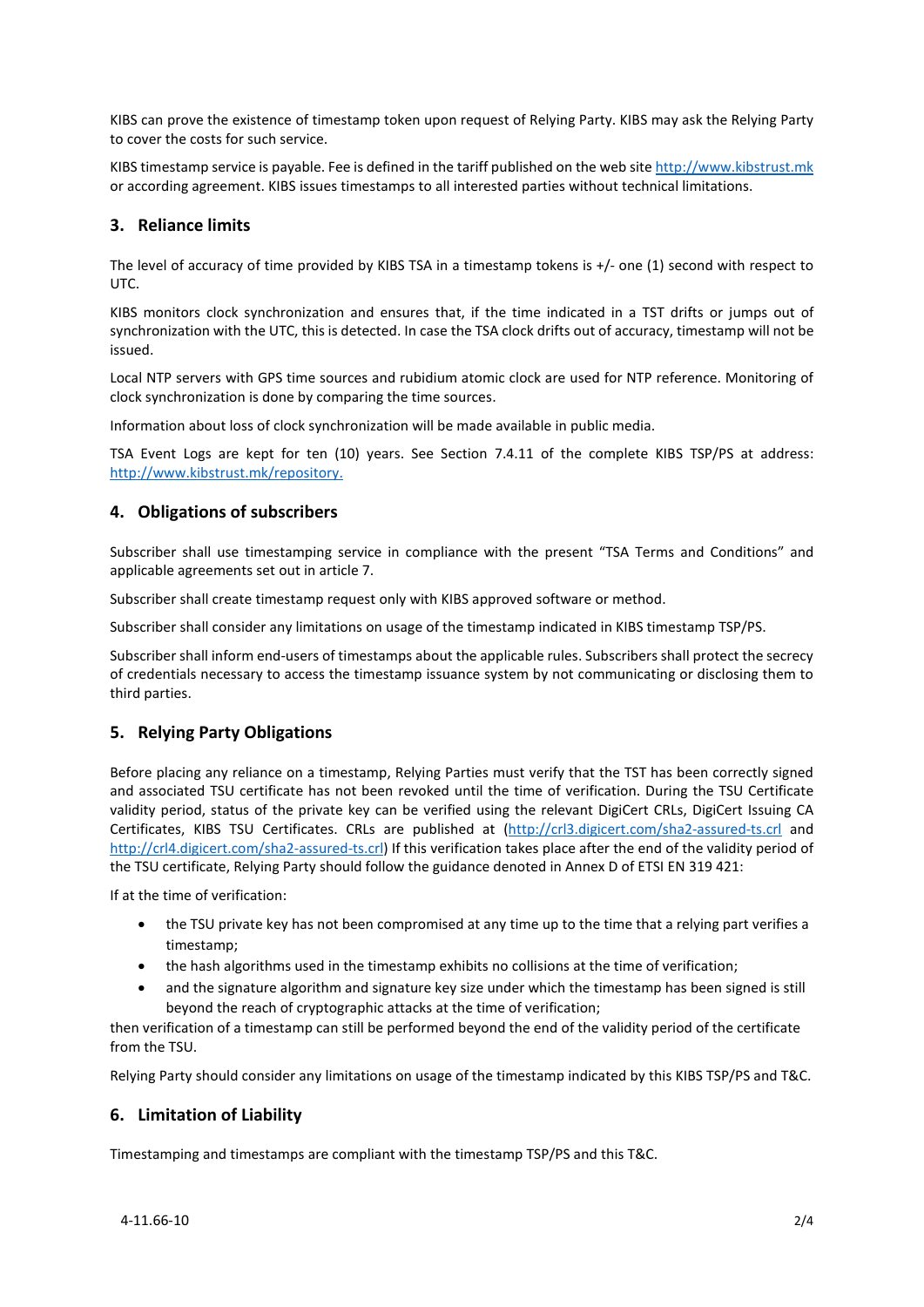KIBS may not be held liable for any damage arising from any incorrect usage of timestamps other than that permitted by KIBS TSP/PS and this T&C.

KIBS shall be liable for its own fault or negligence. Only a predictable damage may be refundable. The refunded amount in such cases may not exceed the cost of the acquired timestamp.

### **7. Applicable Agreements and Practice Statements**

Relevant agreements, policies and practice statements related to present Term and Conditions are:

KIBS TSP/PS, KIBS TSA Disclosure Statement and Privacy policy as well other documentation can be found at <https://www.kibstrust.mk/repository>.

#### **8. Privacy Policy**

Privacy Policy is available at <https://www.kibstrust.mk/repository>.

#### **9. Accessibility for persons with disabilities**

Timestamping service Momentum as online service is available for persons with disabilities if their workstations and used operating systems and application software is adjusted to dear needs.

## **10. Refund Policy**

KIBS makes efforts to secure the highest level of quality of its services.

KIBS handles refund case-by-case. In rare cases KIBS may refund Subscriber. The exercise of this right shall be made in writing by Subscriber to KIBS by sending an e-mail t[o helpdesk@kibstrust.mk](mailto:helpdesk@kibstrust.mk).

#### **11. Applicable Law, Complaints and Dispute Resolution Mechanisms**

The timestamping service is governed by the jurisdiction of Republic of North Macedonia as the location where KIBS AD is registered as a Trusted service provider.

All disputes between the parties will be settled by negotiations. If the parties fail to reach and amicable agreement, the dispute will be resolved at the court in Skopje.

The other parties will be informed of any claim or compliant not later than 30 calendar days after the detection of the basis of the claim, unless otherwise provided by law.

The Subscriber or other party can submit their claim or complaint on the following email: [helpdesk@kibstrust.mk](mailto:helpdesk@kibstrust.mk).

All dispute requests should be directed to Contact info given in these T&C.

#### **12. TSA and repository licenses, trust marks, and audit**

Timestamping service has qualified status in the Macedonia. Prerequisite requirement of this registration is compliance with applicable regulations and standards.

Conformity Assessment Body is accredited in accordance with Regulation EC no 765/2008 as competent to carry out conformity assessment of qualified Trust Service Provider and qualified Trust Services it provides.

Audit conclusions, which are based on audit results of the conformity assessment conducted pursuant to the eIDAS regulation, corresponding legislation and standards, are published on KIBS's website <https://www.kibstrust.mk/repository/certs/>

#### **13. Contact Information**

All inquiries and comments concerning the contents of stated documents can be directed to: